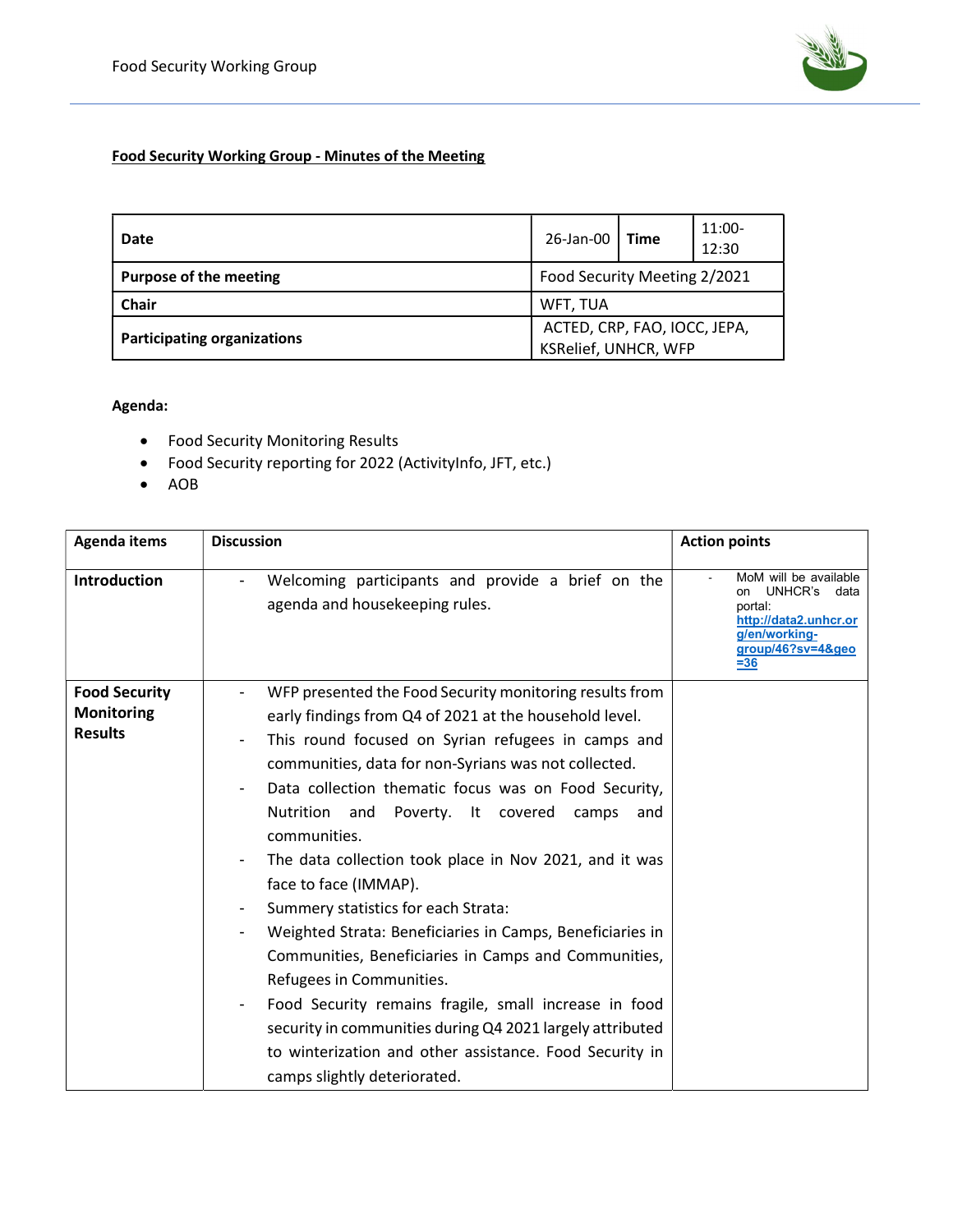

| Positive effects of winterization assistance on household<br>Food Security. However, in previous years these effects |  |
|----------------------------------------------------------------------------------------------------------------------|--|
|                                                                                                                      |  |
|                                                                                                                      |  |
| were only short-term.                                                                                                |  |
| Negative effect on household Food Security continuing                                                                |  |
| for households newly excluded from GFA assistance                                                                    |  |
| particularly amongst most vulnerable within Strata.                                                                  |  |
| Intake of key macro and micronutrients slightly improved                                                             |  |
| in communities; however, the intake of hem-iron remains                                                              |  |
| low.                                                                                                                 |  |
|                                                                                                                      |  |
| Around 3/4 of women of reproductive age in                                                                           |  |
| communities are consuming less than the minimum                                                                      |  |
| recommended dietary diversity.                                                                                       |  |
| Around 2/3 of women of reproductive age in camps are                                                                 |  |
| consuming less than the minimum recommended dietary                                                                  |  |
| diversity.                                                                                                           |  |
| Household income, expenditure and debt increased                                                                     |  |
| significantly in communities in Q4 2021.                                                                             |  |
| Households below the poverty and abject poverty slightly                                                             |  |
| decreased in the communities although largely driven by                                                              |  |
| WFP and other assistance. Without assistance, abject                                                                 |  |
| poverty (HH with expenditure below SMEB) would likely                                                                |  |
| to double.                                                                                                           |  |
| WFP assistance in camps is limited to purchase food items                                                            |  |
| at the contracted retailers. Nonfood items are bought                                                                |  |
| with income from other sources                                                                                       |  |
|                                                                                                                      |  |
| The presentation will be published on WFP's website                                                                  |  |
| once the reports are finalized. Until then, findings should                                                          |  |
| be considered preliminary.                                                                                           |  |
|                                                                                                                      |  |
| Q & A to the presentation:                                                                                           |  |
| Q: is there any specific matrix used for food                                                                        |  |
| vulnerability?                                                                                                       |  |
| A: WFP uses a Consolidated Approach for Reporting                                                                    |  |
| Indicators, the CARI Food Security Module, which is a                                                                |  |
| composite indicator that uses the current status and                                                                 |  |
|                                                                                                                      |  |
| future food security coping capacity through the                                                                     |  |
| following indicators: food consumption score, negative                                                               |  |
| coping strategies and economic capacity to essential                                                                 |  |
| needs (ECMEN).                                                                                                       |  |